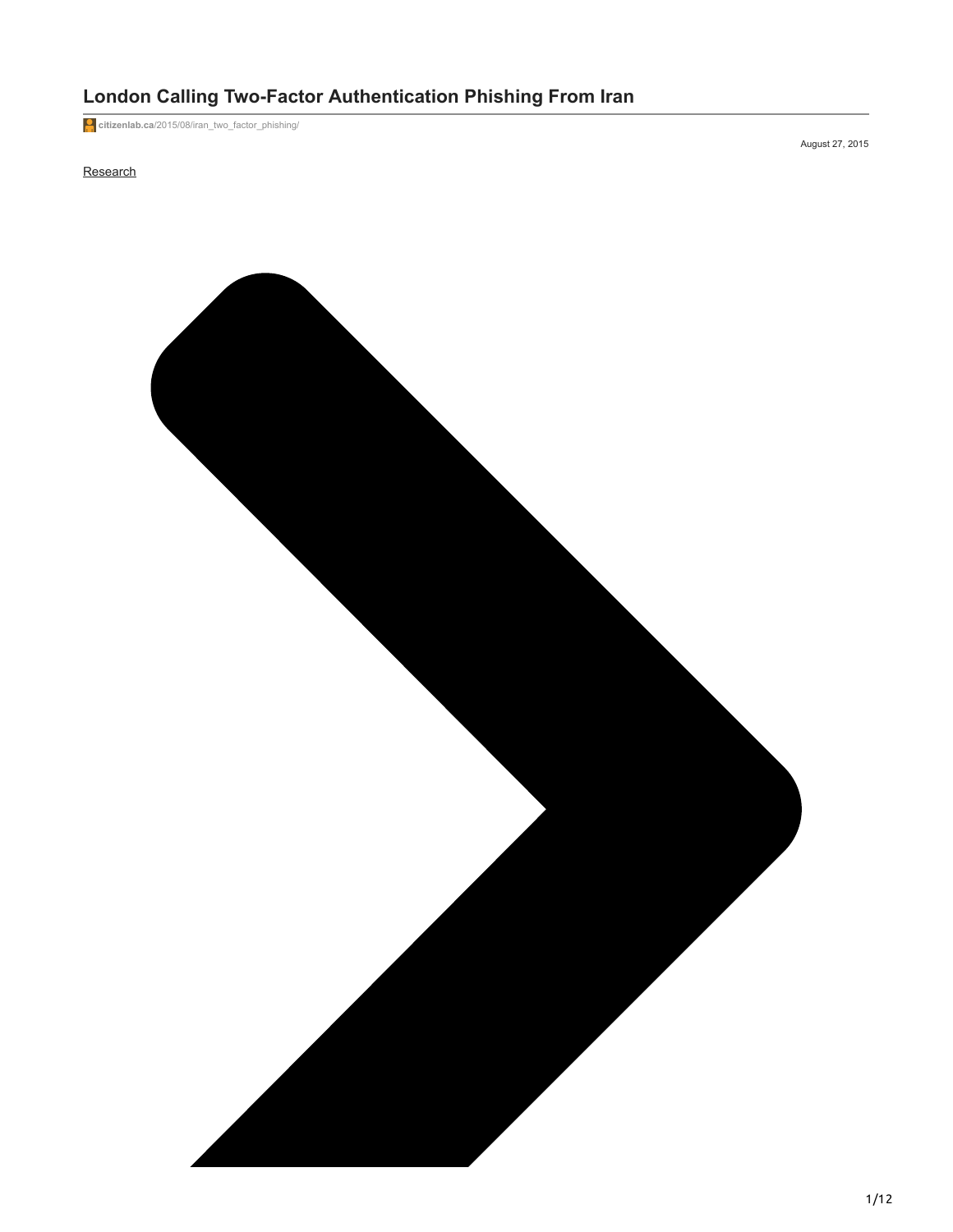

[Targeted Threats](https://citizenlab.ca/category/research/targeted-threats/) By [John Scott-Railton](https://citizenlab.ca/author/jsrailton/) and [Katie Kleemola](https://citizenlab.ca/author/kkleemola/) August 27, 2015

**[.برای خواندن گزارش به زبان فارسی اینجا کلیک کنید](https://citizenlab.ca/2015/08/iran_two_factor_phishing_farsi/) :Persian**

#### **Arabic (via [Cyber Arabs](https://www.cyber-arabs.com/)): [العربیة في قراءة](https://www.cyber-arabs.com/?p=11034)**

[Download this report](https://tspace.library.utoronto.ca/bitstream/1807/97849/1/Report%2361--londoncalling.pdf)

## **Summary**

This report describes an elaborate phishing campaign against targets in Iran's diaspora, and at least one Western activist. The ongoing attacks attempt to circumvent the extra protections conferred by two-factor authentication in Gmail, and rely heavily on phone-call based phishing and "real time" login attempts by the attackers. Most of the attacks begin with a phone call from a UK phone number, with attackers speaking in either English or Farsi.

The attacks point to extensive knowledge of the targets' activities, and share infrastructure and tactics with campaigns previously linked to Iranian threat actors. We have documented a growing number of these attacks, and have received reports that we cannot confirm of targets and victims of highly similar attacks, including in Iran. The report includes extra detail to help potential targets recognize similar attacks. The report closes with some security suggestions, highlighting the importance of two-factor authentication.

## **Update: Iranian Gov-Linked Media Respond to Coverage of This Report**

Iranian media outlet Masregh News, which is [reportedly close to Iran's intelligence and security services](http://www.pbs.org/wgbh/pages/frontline/tehranbureau/2011/05/iranian-medias-many-angles-on-death-of-osama-bin-laden.html), [published a response](http://www.mashreghnews.ir/fa/news/460549/%D8%AD%D9%85%D9%84%D9%87-%D8%B1%D8%B3%D8%A7%D9%86%D9%87%E2%80%8C%D8%A7%DB%8C-%D8%A8%D9%87-%D8%B3%D9%BE%D8%A7%D9%87-%D8%A8%D9%87-%D8%A7%D8%AA%D9%87%D8%A7%D9%85-%D8%B9%D9%85%D9%84%DB%8C%D8%A7%D8%AA-%D9%81%DB%8C%D8%B4%DB%8C%D9%86%DA%AF-%D8%B1%D9%88%DB%8C-%DA%A9%D8%A7%D8%B1%D8%A8%D8%B1%D8%A7%D9%86-%DA%AF%D9%88%DA%AF%D9%84) to the reporting around this post. The Masregh article specifically took issue with [an IB Times report](http://www.ibtimes.com/iranian-military-hackers-launched-google-phishing-campaign-against-us-middle-east-2072034) that draws a connection between Citizen Lab's report and Iran's Revolutionary Guards. It is important to note that the Citizen Lab report does not make this attribution. The Mashregh News report dismisses the connection made in the IB Times, and calls the link between this attack and previous phishing around the 2013 election "irrelevant." The article also intimates that because Iranian media have previously reported on phishing attacks, the Iranian Government is not responsible.

# **Part 1: Background**

## **What is Two-Factor Authentication?**

Two-factor authentication (2FA) is an authentication tool used by [many services](https://twofactorauth.org/) to increase account security against password theft and phishing. The most commonly used form of 2FA is to send users a text message with a code once they have entered their password. The text message goes to a previously registered phone. When enabled, 2FA frustrates attackers who have simply stolen users passwords.



Image 1: This diagram shows basic two-factor authentication at work. Image by Google Inc.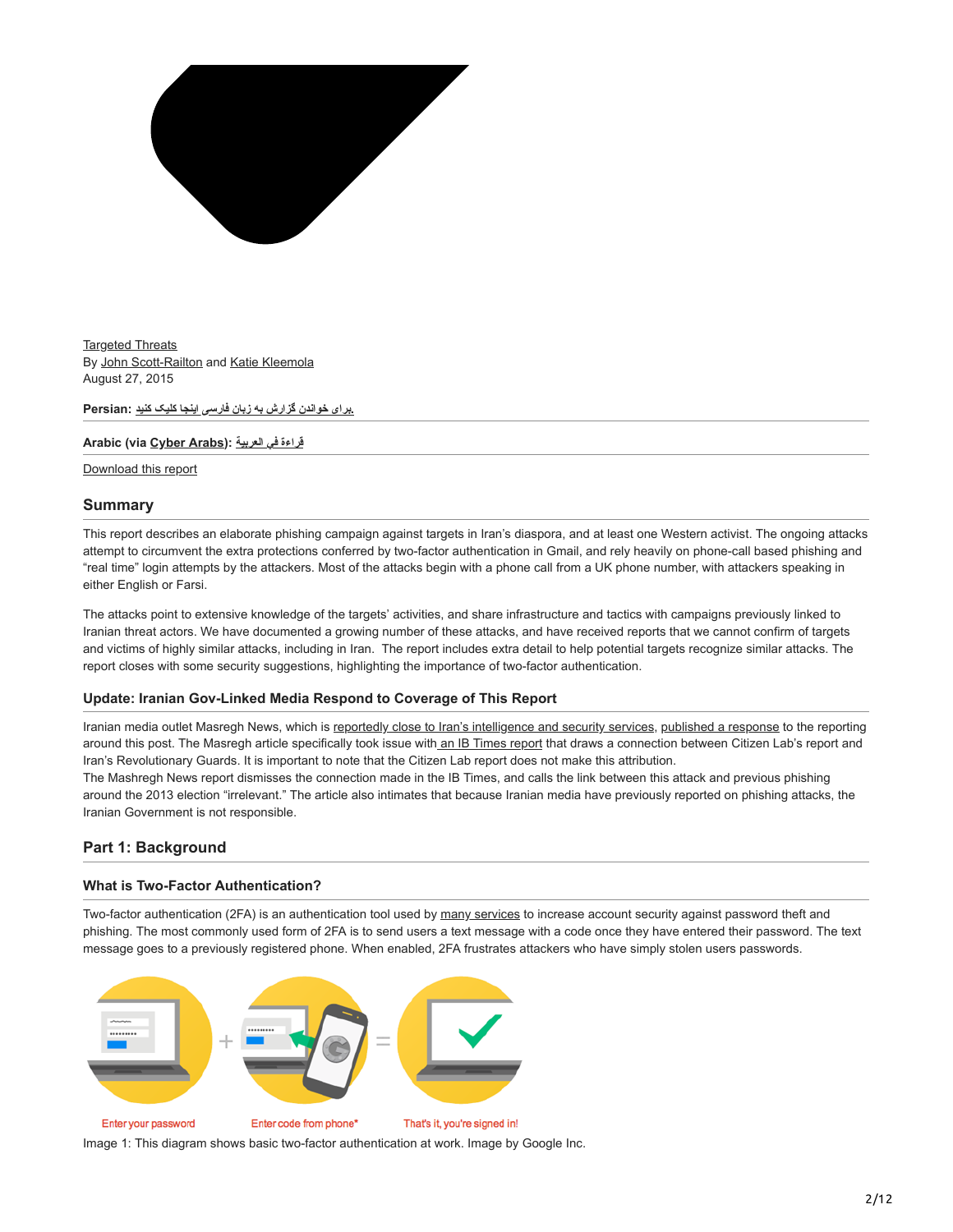Implementing 2FA raises the bar on phishing attempts: In order to work, the attacker must gain access to both the victim's password, and the single-use code. Typically codes expire quickly, presenting an additional hurdle to an attacker.

## **Attacks on 2FA: Nothing New Under the Sun**

As researchers have observed for at least a decade, a range of attacks are available against 2FA. [Bruce Schneier anticipated in 2005,](https://www.schneier.com/blog/archives/2005/03/the_failure_of.html) for example, that attackers would develop real time attacks using both man-in-the-middle attacks, and attacks against devices. The"real time" phishing against 2FA that Schneier anticipated were reported at least [9 years ago.](http://www.theregister.co.uk/2006/07/13/2-factor_phishing_attack)

Today, [researchers regularly point out the rise of "real-time" 2FA phishing,](https://securityintelligence.com/real-time-phishing-takes-off/#.VdOTBHhh1Bw) much of it in the context of online fraud. A 2013 academic article [provides a systematic overview of several of these vectors. These attacks can take the form of theft of 2FA credentials from devices \(e.g. "Man](http://www.bbc.com/news/technology-16812064) [in the Browser" attacks\), or by using 2FA login pages. Some of the malware-based campaigns that target 2FA have been tracked for several](http://blog.trendmicro.com/trendlabs-security-intelligence/zeus-now-bypasses-two-factor-authentication/) years, are highly involved, and involve [convincing targets to install separate Android](https://www.duosecurity.com/blog/answer-to-otp-bypass-out-of-band-two-factor-authentication) apps to capture one-time passwords. Another category of these attacks works by exploiting [phone number changes,](http://www.itnews.com.au/News/282310,45k-stolen-in-phone-porting-scam.aspx) [SIM card registrations](https://nakedsecurity.sophos.com/2013/01/20/indian-two-factor-authentication-fraudsters-busted-by-delhi-cops/), and [badly protected voicemail.](http://shubh.am/how-i-bypassed-2-factor-authentication-on-google-yahoo-linkedin-and-many-others/#concept)

# **Iranian Phishing**

Many previous phishing campaigns have been described and linked to Iranian attackers. For example, attacks against Gmail accounts have been regularly noted, including a report on the [Google Security Blog](http://googleonlinesecurity.blogspot.com/2013/06/iranian-phishing-on-rise-as-elections.html) ([also available in Farsi here\)](http://googlepersianblog.blogspot.com/2013/06/blog-post.html) describing a campaign that escalated before [elections in 2013. At the time, Google also linked this attack to a previous attempt to use fake SSL certificates for targeted attacks against](http://googleonlinesecurity.blogspot.com/2011/09/gmail-account-security-in-iran.html) [Gmail accounts within Iran. In many other cases, Iranian attackers have coupled phishing with other forms of malware attack \(see below: Not](#page-9-0) Their First Time: Links With Other Campaigns).

While attacks against 2FA are widely documented in the context of online fraud, the rise in use of 2FA by users of free online services may be leading other categories of attackers, such as political attackers, to begin developing their own versions of these attacks.

# **Part 2: Three "Real Time" Attacks**

# **Attack 1: "The Iran" is logging in to your account!**

#### **How does this attack work?**

This "real time" attack attempts to [phish](https://en.wikipedia.org/wiki/Phishing) both the user password and the 2FA one-time code. The attacker does this by showing fraudulent pages that simulate the Gmail 2-step login process to the victim. The attacker collects the victim's input, while simultaneously logging in to the real Gmail page. The attacker's login attempt triggers Google to send a genuine 2FA code to the victim, which the attacker then collects and enters themselves. We have seen several versions of the attack, including one not accompanied by SMSes.

#### **Attack Narrative**

This section gives a narrative of how one version of this attack unfolded. (Personally identifiable information has been redacted to protect the target's identity.)

#### **Step 1: SMS from "Google" to create fear of an account compromise**

The attack began with an early morning SMS message sent to the target. The message copied the style of Google SMS alerts and "notified" the target that there was an unexpected sign-in attempt. The sending number was unknown to the target.



Image 2: The fake Google "sign-in attempt" SMS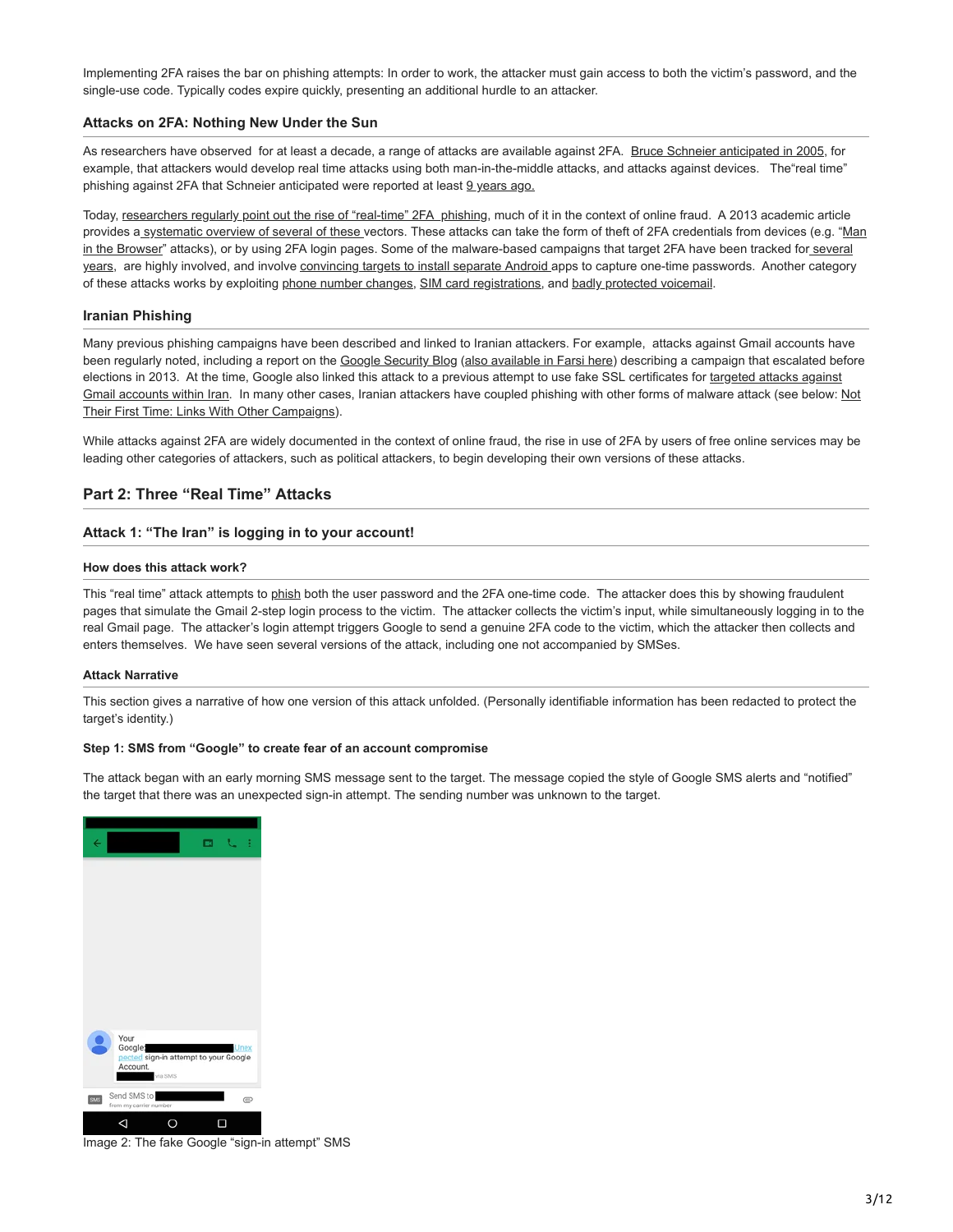We believe this message was an attempt to create a pressing concern on the part of the target that a personal account had been compromised.

# **Step 2: Immediate follow up with "Sign-in attempt" notification**

Less than 10 minutes after receiving the first SMS, the target received an e-mail masquerading as a Gmail Log-in attempt notification. Importantly, the e-mail was carefully populated with personalized details of the target including the target's name, e-mail, and profile picture.

Notably the fake "Unexpected sign-in attempt" notification states that the attempt is from "The Iran." For a target concerned about being hacked by groups in Iran, this could easily create a sense of concern.



Image 3: The displayed message sender is also an attempt to create a lookalike for a Gmail domain. The displayed message sender is also an attempt to create a lookalike for a Gmail domain.

no-reply@support.qooqlemail.com

We found that domain was used in at least one other attack of this type.

# **Step 3: Trick target into entering password and wait for the 2FA code**

Clicking on the "Reset Password" link yields a carefully crafted phishing page. We have partially redacted the page URL to protect the privacy of the target.

http://login.logins-verify[dot]com/[redacted]

The page is personalized for the target, and includes the target's e-mail address and name. It includes additional code, borrowed from Google, to create the appearance that the target is viewing a genuine Google page.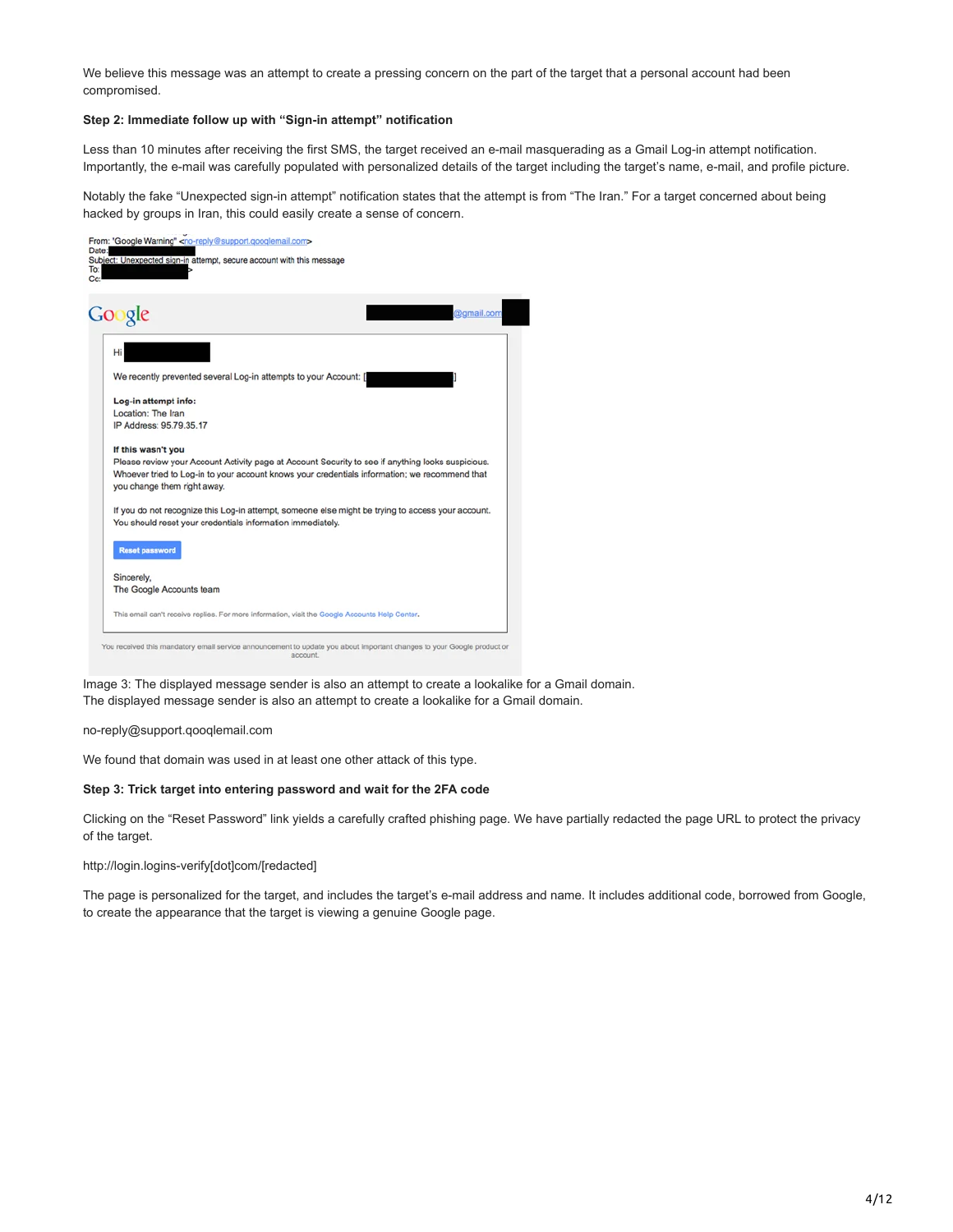|                                        | http://login.logins-verify.com/                                                                                                                                                                                                                              |                        |                       |          | $\bullet$ $\odot$ $\bullet$ $\times$ $\bullet$ Bing                                                                       |  |
|----------------------------------------|--------------------------------------------------------------------------------------------------------------------------------------------------------------------------------------------------------------------------------------------------------------|------------------------|-----------------------|----------|---------------------------------------------------------------------------------------------------------------------------|--|
| 88 - My Account X<br>Search<br>$+$ You | Favorites <b>D</b> Suggested Sites <b>D</b> Web Slice Gallery<br>Play<br><b>Images</b><br><b>Maps</b>                                                                                                                                                        | YouTube<br><b>News</b> | Gmail<br><b>Drive</b> | Calendar | 全 → 図 → 回 等 → Page → Safi<br>More -                                                                                       |  |
| Google                                 |                                                                                                                                                                                                                                                              |                        |                       |          |                                                                                                                           |  |
|                                        | Change your password<br>Enter a new password for<br>recommend you create a unique password - one that you don't<br>use for any other websites.<br>Note: You can't reuse your old password once you change it.<br>Learn more about choosing a smart password. |                        | We highly             |          | Current password<br>Don't know your password?<br>New password<br>Confirm new password<br><b>Change Password</b><br>Cancel |  |

Image 4: The attacker's goal is probably to obtain the "Current password." Presumably, the "New password" will be ignored. Entering information in this page and clicking on "Change Password" leads to a second page that appears to be a 2FA code request.

| Google |                                                                                                                                                                        |
|--------|------------------------------------------------------------------------------------------------------------------------------------------------------------------------|
|        | 2-step verification                                                                                                                                                    |
|        | We sent a text message to your phone with a<br>F<br>code<br>Enter code:<br>Verify<br>* Don't ask for codes again on this computer @                                    |
|        | Didn't receive the text message?<br>Call your phone<br>In some cases, voice calls can work when SMS delivery is unreliable.<br>I'm having trouble signing in<br>Cancel |

## Image 5: A second page that appears to be a 2FA code request

For this attack to work, the attackers must actively monitor the phishing page. Once the target enters their password into the phishing site the attackers likely use the credential to attempt to log in to gmail. The attacker's login attempt then triggers the sending of a 2FA code from real Google to the target. They then wait for the target to enter the 2FA code from Google. Once the target enters the code, the attackers are able to take control of the account and (presumably) change the credentials.

## **Step 4: Keep up the pressure with fake 2FA notifications**



In this case, the attack failed. The target sensed something was not right and did not enter any credentials. Over the next hour, perhaps growing frustrated, the attackers sent the target a stream of fake SMS messages. These messages purported to be a Google 2FA verification code. The target received more than 10 messages in short succession. Most messages came from different numbers, all unknown to the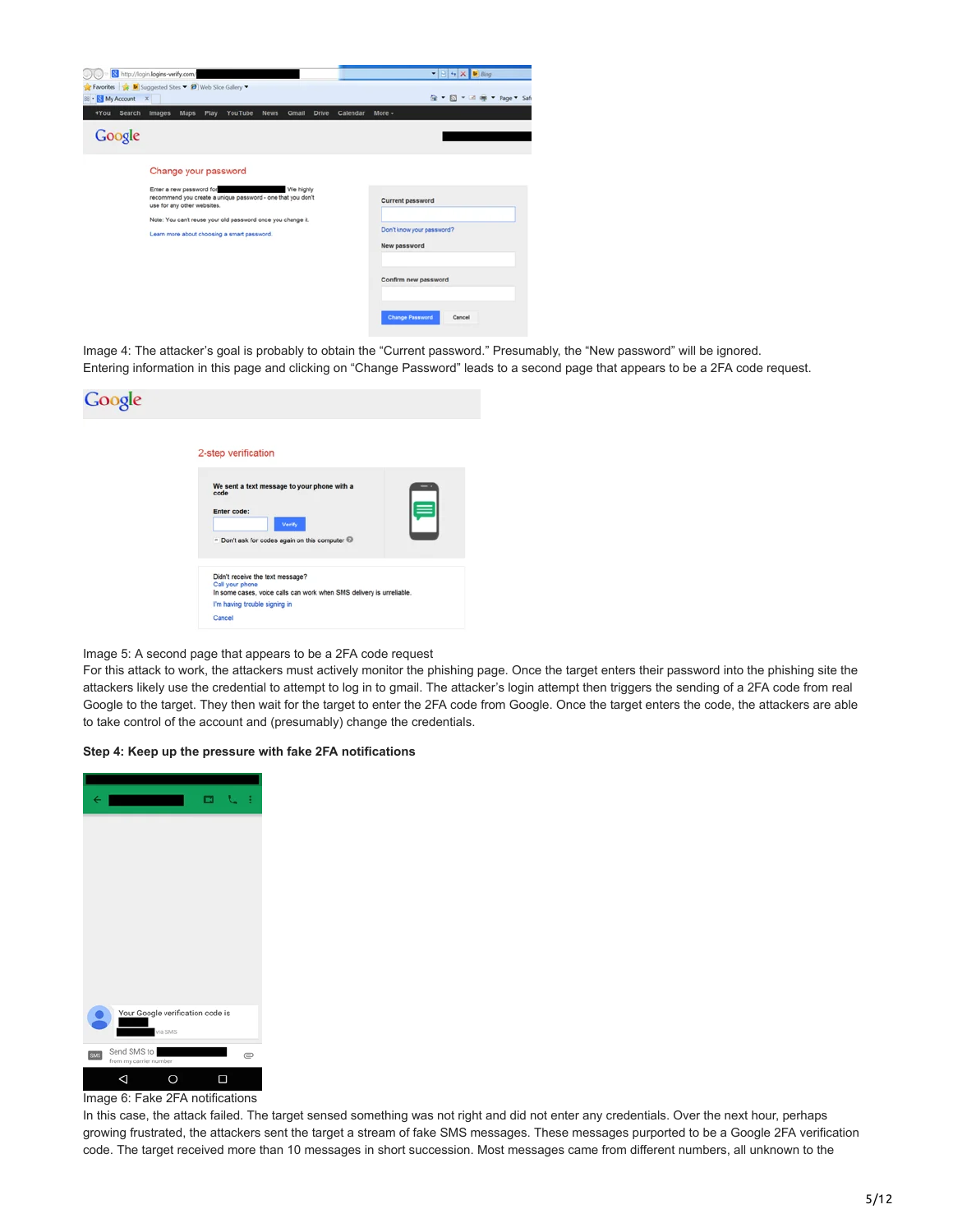#### target.

We suspect that these messages were an attempt to put psychological pressure on the target, and enhance the fiction that an attacker already had the target's password. The attackers must have hoped that enough messages would trigger action. The final ruse failed, and the attack was unsuccessful.

# **Attack 2: Relax, I Already Know A Lot About You**

#### **How does this attack work?**

This second attack, which we tie to the same actors, has similar characteristics. In this case, the bait is slightly different, involving a phone call and a proposal. The ultimate goal, again, is to convince the target to enter both their password and 2FA code.

## **Attack Narrative**

#### **Step 1: Call up target with a 'proposal'**

The attack began with a morning call from a number in the UK. A male voice spoke in Farsi under the pretext of offering a potential collaboration. The attacker mentioned that it was related to activities in which the target was involved, both on and offline. The caller, presumably one of the attackers (or a confederate), demonstrated extensive knowledge of the target's personal hobbies and professional activities.

After making several comments, which served to alarm rather than reassure the target, the unknown caller proposed a business project related to the target's activities. The call ended with the caller promising to send the target a proposal.

## **Step 2: Immediate follow up with a 'proposal' and a fake Google Drive link**

Shortly after the phone call, the target received an email on a personal account that was not publicly used. The e-mail continued the deception, and used the same name as the caller.

The e-mail is written in a way that roughly mimics a Google Drive shared file notification. The body text proposes a project sweetened by the promise of tens of thousands of dollars.



Image 7: An email written in a way that roughly mimics a Google Drive shared file notification. **Step 3: Trick target into entering password and wait for the 2FA code**

Clicking on the "Document.pdf" link leads to a fake login page for Google Drive. Again, the login is pre-populated with the e-mail and name of the target, indicating a high degree of customization.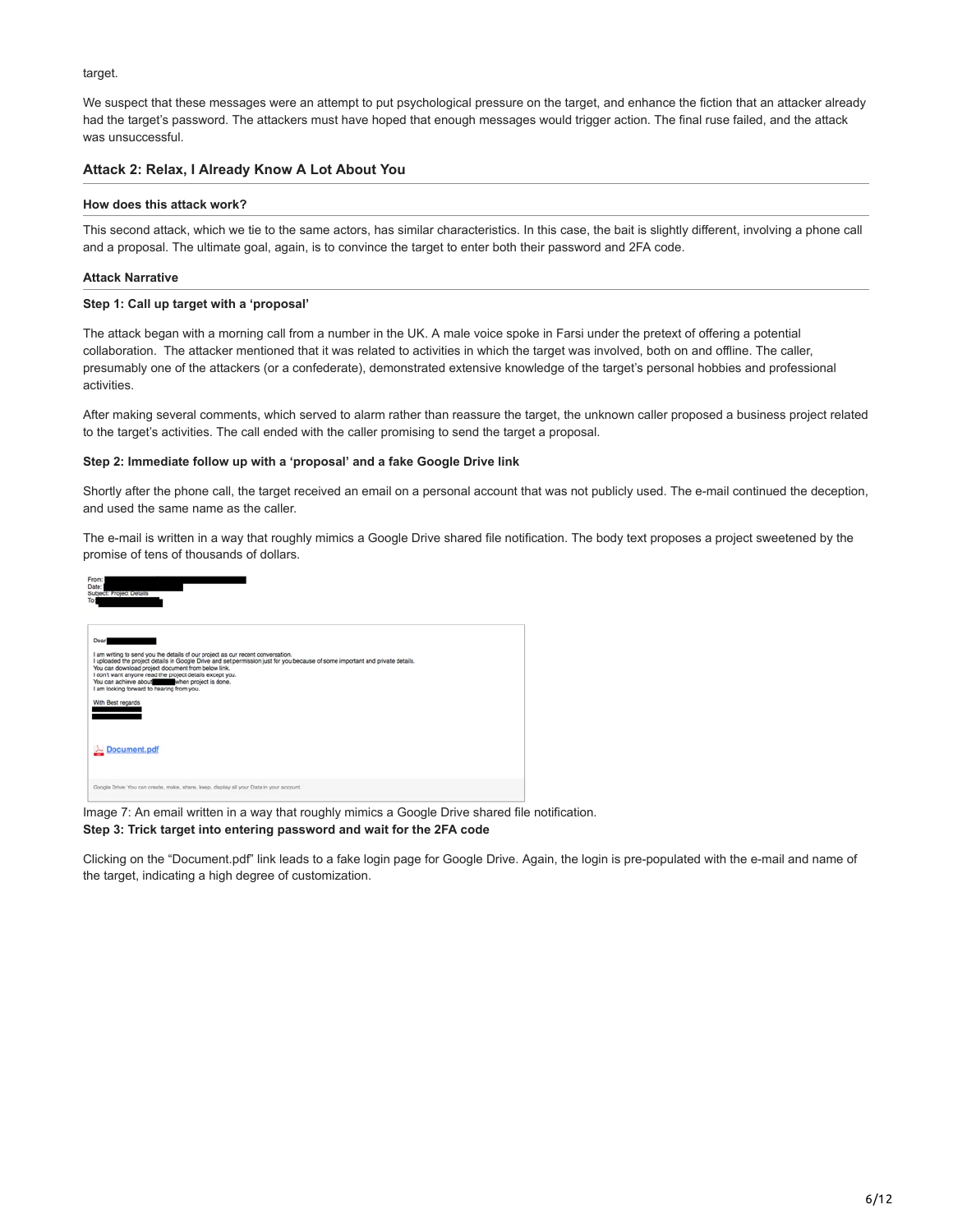| 1 Google Drive - Access Denied - Windows Internet Explorer                                                                                                 |                                                                         | $-17-x$  |
|------------------------------------------------------------------------------------------------------------------------------------------------------------|-------------------------------------------------------------------------|----------|
|                                                                                                                                                            |                                                                         | $\rho$ + |
| Favorites pr M Suppested Sites " 19 Web Slice Gallery "                                                                                                    |                                                                         |          |
| & Google Drive - Access Denied                                                                                                                             | G - 回 - 2 m - Page - Safety - Tools - 日 -                               |          |
| Drive<br>Google<br>You need permission<br>Sign in with your detected account, or switch with other account to see<br>the document.<br>You are signed in as | Sign in<br>Email<br>Password<br><b>View Document</b><br>Switch accounts | Google   |

Image 8: A fake login page for Google Drive

The domain of the page (logins-verify.com) is clearly an attempt at looking official, as is the excessive subdomain (again redacted to protect the identity of the target).

http://login.setting.verification.configuration.user.action.first.step.edit.check.privacy.view.document.setting.verification.configuration.user.login.logins verify[dot]com/[redacted]

Entering text into the login page and clicking on "View Document" yields a fake 2FA authentication page.

# **Attack 3: Just open the file, I'm a journalist!**

#### **How does this attack work?**

This attack is similar to Attack 2, although in these cases the attack masquerades as a request from a member of the media. The calls also come from UK numbers, one of which was shared across multiple attacks. One such attack targeted Jillian York, Director for International Freedom of Expression at the Electronic Frontier Foundation. She has agreed to allow us to name her and share additional details on the attack that targeted her. York is the only non-Iranian target we are aware of, and may have been included because her work includes extensive professional contact with Iranian advocacy groups.

#### **Attack Narrative**

#### **Step 1: Early morning phone call**

Jillian York of the Electronic Frontier Foundation was woken early in the morning by a phone call from a number in the UK.<sup>[1](#page-11-0)</sup> A male voice identified himself as a journalist with Reuters and began with small talk that indicated some knowledge of her activities. The connection was not good and the caller immediately rang back. He said there was something he wished to discuss and verified that he had the correct e-mail address for York.

#### **Step 2: Send the bait**

Immediately after the phone calls, York received an e-mail masquerading as sent from the Reuters news agency's "Tech Dep" and promising an interview. The spoofed e-mail contains some errors, including the misspelling of "Reutures." The e-mail is slightly more sophisticated than those seen in earlier Google Docs style phishing from the same group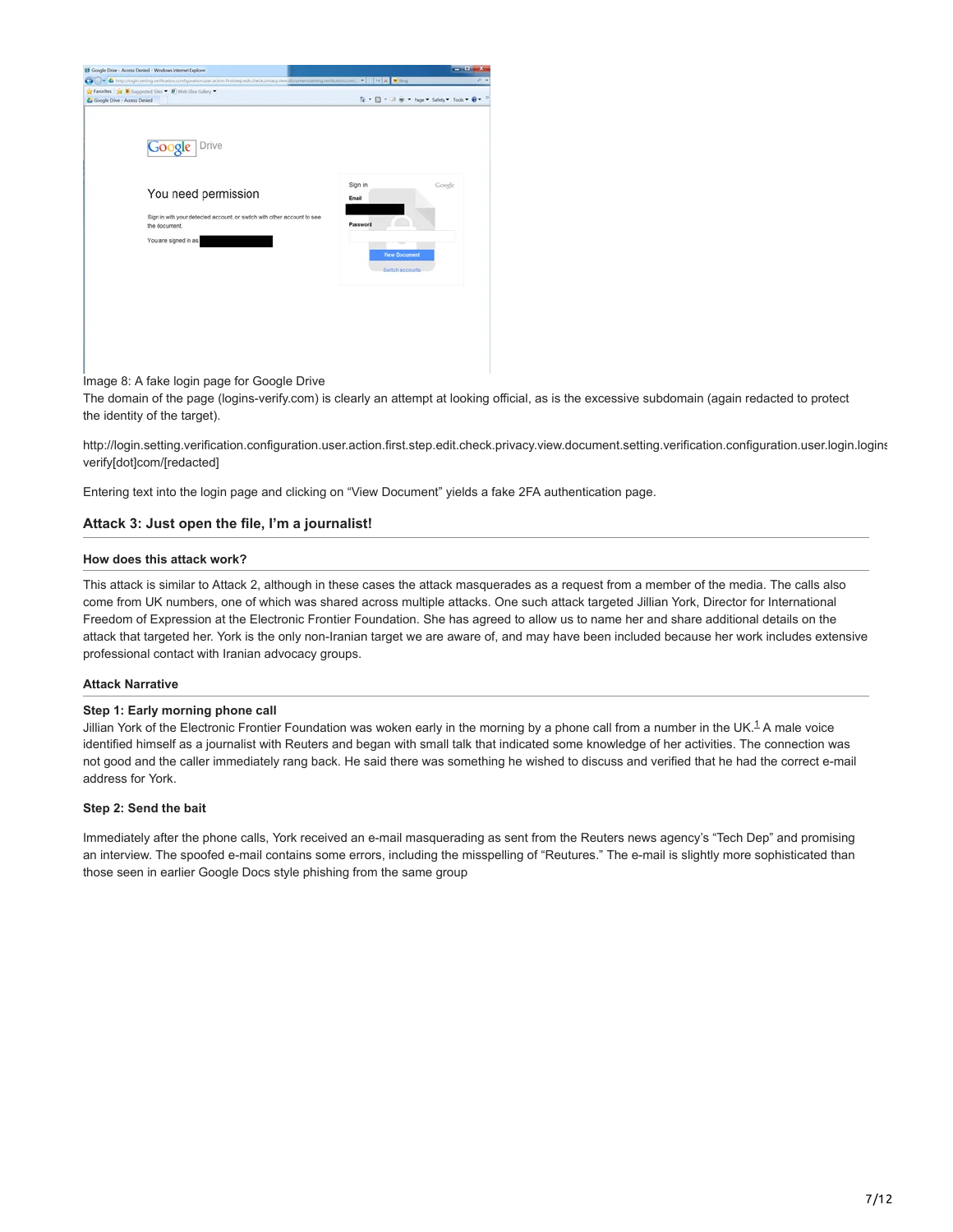

Image 10: An e-mail masquerading as sent from the Reuters news agency's "Tech Dep" and promising an interview. As with the other attacks the e-mail masquerades as a Google Docs e-mail share but is, in fact, a link to a phishing site, lightly disguised with a Google redirect.

https://www.google.com/url?q=http%3A%2F%2Freuters.users.check.login.newsia[dot]my%2FDr-Check%2FAutoSecond%3FChk%3Dj5645hgfgh5gff&sa=D&sntz=1&usg=AFQjCNF7FFFdEDdao4J8bYqow6uTZDx18w

Interestingly, the text "Reutures, Tech Dep has shared the following PDF" contains a link to the following Gmail address. The same address is present in the "reply to" of the message.

mailto: bijan.yazdani2002@gmail.com

Other attempts also contain e-mail addresses in the e-mail body, but we are not including them to preserve the anonymity of other targets.

#### **Step 3: Keep up the pressure**

The target did not immediately click the link, and the attacker, probably anxious for his effort to pay off, called back. York prudently said that if he wished to send a message it should be included in the message body.

#### **Step 4: If at first you don't succeed**

The attacker then sent a second message, this time using another name. The message contained another fake Google Doc link. This time the attacker used a different e-mail address with a western sounding name "Alex Anderson." The phishing link is the same as the earlier message.



Image 11: The attacker then sent a second message, this time using another name, The message contained another fake Google Doc link. The attacker followed up with another call, further attempting to persuade York to open up the document. The efforts failed, with the attacker's tone becoming increasingly "belligerent."

"This is from my personal address! Just open it!"- The increasingly frustrated attacker on the phone

In total, the attacker called York more than 30 times over the next day. The attack had failed.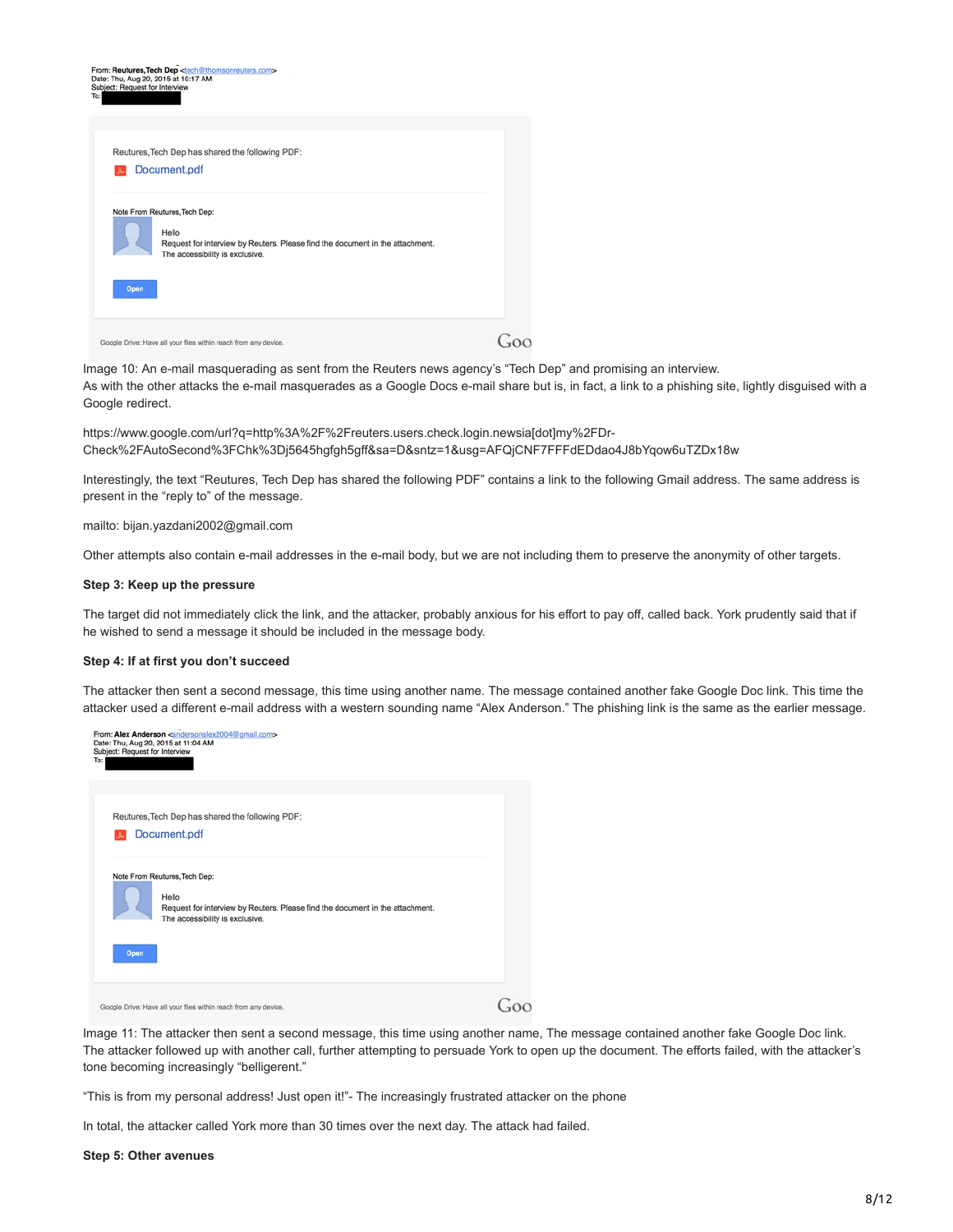While this attack was ongoing, York's Facebook account was targeted with password reset attempts. As the attacker did not control her recovery e-mail accounts, the attempts failed.

# **Part 4: The Attacker? Many Clues**

The attacks we have reported here stand out by virtue of both the extensive effort expended by the attackers, and their seemingly detailed knowledge of the public and private activities of their targets. We have observed this campaign over several months, and note that it has undergone slight evolution.

# **Phishing Infrastructure**

The attacks share a wide range of features, and in some cases the same domain. A key feature of the domain registrations is impersonating the WHOIS for Google. For example, Attacks 1 and 2 both use the domain "logins-verify[dot]com"

# **Whois for logins-verify[dot]com**

Date Checked 2015-06-28 Registrant Google Inc. **Registrar** Onlinenic Inc Created 2015-06-27T04:00:00+00:00 Updated 2015-06-27T03:27:15+00:00 Expires 2016-06-27T04:00:00+00:00 Name Servers ns1.dns-diy.net, ns2.dns-diy.net Email gmail-aduse@google.com (a,t,r) Name MarkMonitor, Inc. (a,t,r) Organization Google Inc. (a,t,r) Street 1600 Amphitheatre Parkway (a,t,r) **City** Mountain View (a,t,r) State CA (a,t,r) Postal 94043 (a,t,r) **Country** US (a,t,r) Phone 16502530000 (a,t,r) Fax 16506188571 (a,t,r)

Notably, however, the WHOIS record contains an interesting typo:

# gmail-aduse@google.com

We found that this misspelled e-mail was also used to register a range of other domains with an apparent phishing focus:

| Domain               | IP             | <b>IP Organization</b>        | <b>Org Country</b> |
|----------------------|----------------|-------------------------------|--------------------|
| service-logins[.]com | 162.222.194.51 | <b>GLOBAL LAYER BV</b>        | US                 |
| logins-verify[.]com  | 162 222 194 51 | <b>GLOBAL LAYER BV</b>        | US                 |
| signin-verify[.]com  | 141.105.65.57  | Mir Telematiki Ltd            | RU                 |
| login-users[.]com    | 31.192.105.10  | Dedicated servers Hostkey.com | RU                 |
| account-user[.]com   | 141.105.66.60  | Mir Telematiki Ltd            | RU                 |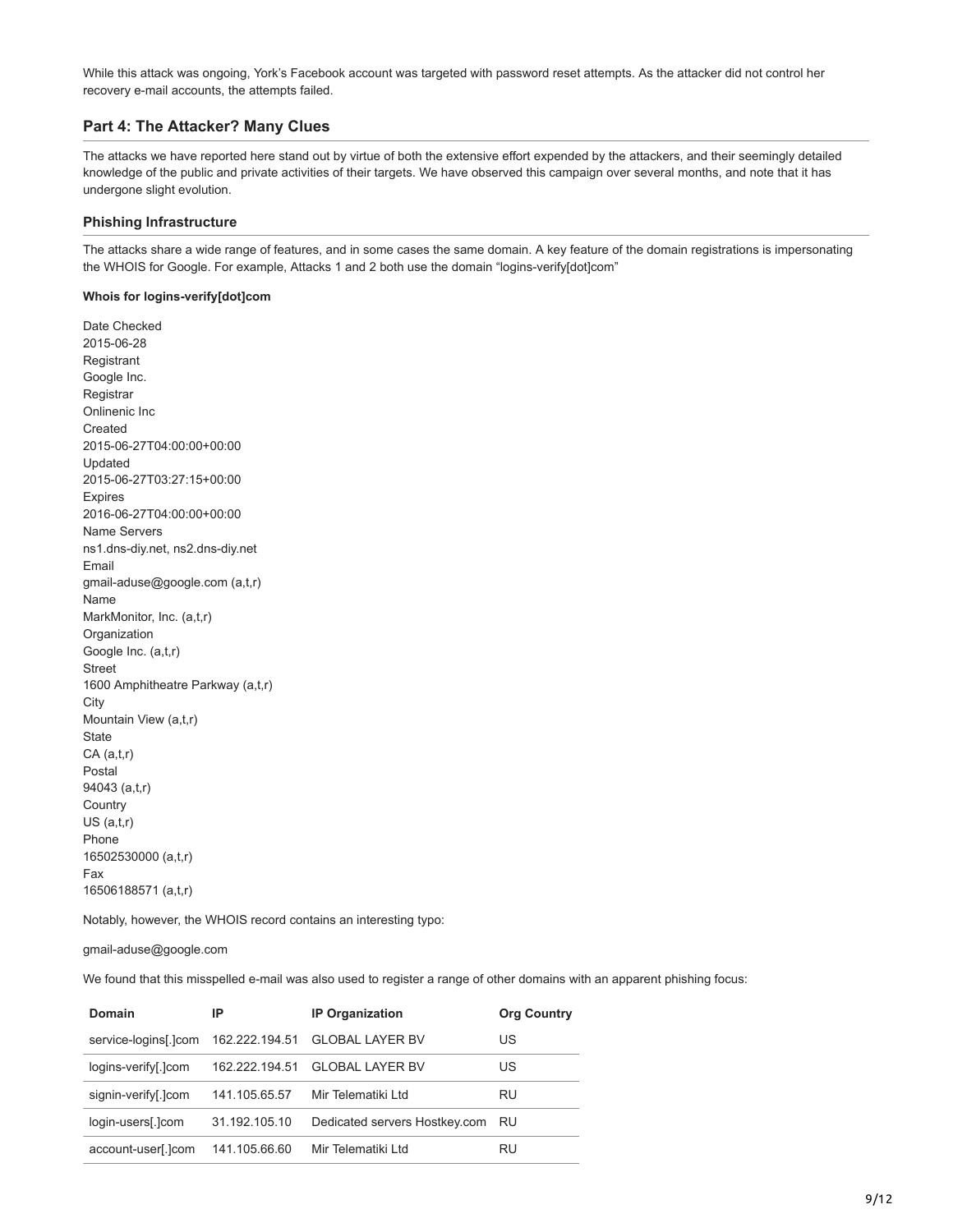| Domain              | IP           | <b>IP Organization</b>         | <b>Org Country</b> |
|---------------------|--------------|--------------------------------|--------------------|
| signin-users[.]com  |              | 162.222.194.51 GLOBAL LAYER BV | US                 |
| signs-service[.]com | 141.105.68.8 | hostkey network                | RU                 |

Meanwhile, other attacks similar to **Attack 1** (but not described in detail above) use a similar-looking domain to host an identical phishing page.

services-mails[dot]com

Many of the attacks disguise the phishing page URL by using a redirect through Google.

https://www.google.com/url?q=http%3A%2F%2Fservices-mails.com%2F[REDACTED]

The WHOIS for this domain also contains a fake Google registration, although it lacks the misspelling found in the other domains. Currently, the domain resolves to the following:

services-mails[.]com 134.19.181.85 GLOBAL LAYER BV NL

Finally, the phishing site described in **Attack 3** appears, unlike the others, to be a compromised domain belonging to a Malaysian company that provides bus services in Southeast Asia.

reuters.users.check.login.newsia.my

#### **E-mails**

Many, but not all of the attacks, spoofed the domains of legitimate sites. The attackers appear to be using a php mail script loaded onto compromised websites. For example, many attacks used the website of a Texas lawyer specializing in injuries during birth. We contacted the firm, and they deleted the malicious scripts and updated their site.

In other cases, the attackers seemed to have used lookalike domains in the reply-to, like:

qooqlemail.com

Although we were not able to confirm whether the attackers control this domain, the WHOIS for this domain may represent an interesting avenue for future research:

Registrant Name: Ali Mamedov Registrant Organization: Private person Registrant Street: versan 9, 16/7 Registrant City: Kemerovo Registrant State/Province: other Registrant Postal Code: 110374 Registrant Country: RU Registrant Phone: +7.4927722884 Registrant Email: kavaliulinovich@gmail.com

The e-mail address:

kavaliulinovich@gmail.com

Has been previously associated with another potential phishing domain:

bluehostsupport.com

Finally, several of the messages came from e-mail accounts hosted on free mail services, like Gmail. For example:

bijan.yazdani2002@gmail.com

<span id="page-9-0"></span>Interestingly, some of the addresses used in the phishing campaign are associated with active (although likely fraudulent) social media profiles.

# **Not Their First Time: Links With Other Campaigns**

The misspelling in the WHOIS record also directed us towards previous reports:

**Thamar Reservoir: An Iranian cyber-attack campaign against targets in the Middle East***ClearSky Sec*

**[http://www.clearskysec.com/wp-content/uploads/2015/06/Thamar-](http://www.clearskysec.com/wp-content/uploads/2015/06/Thamar-Reservoir-public1.pdf)Reservoir-public1.pdf**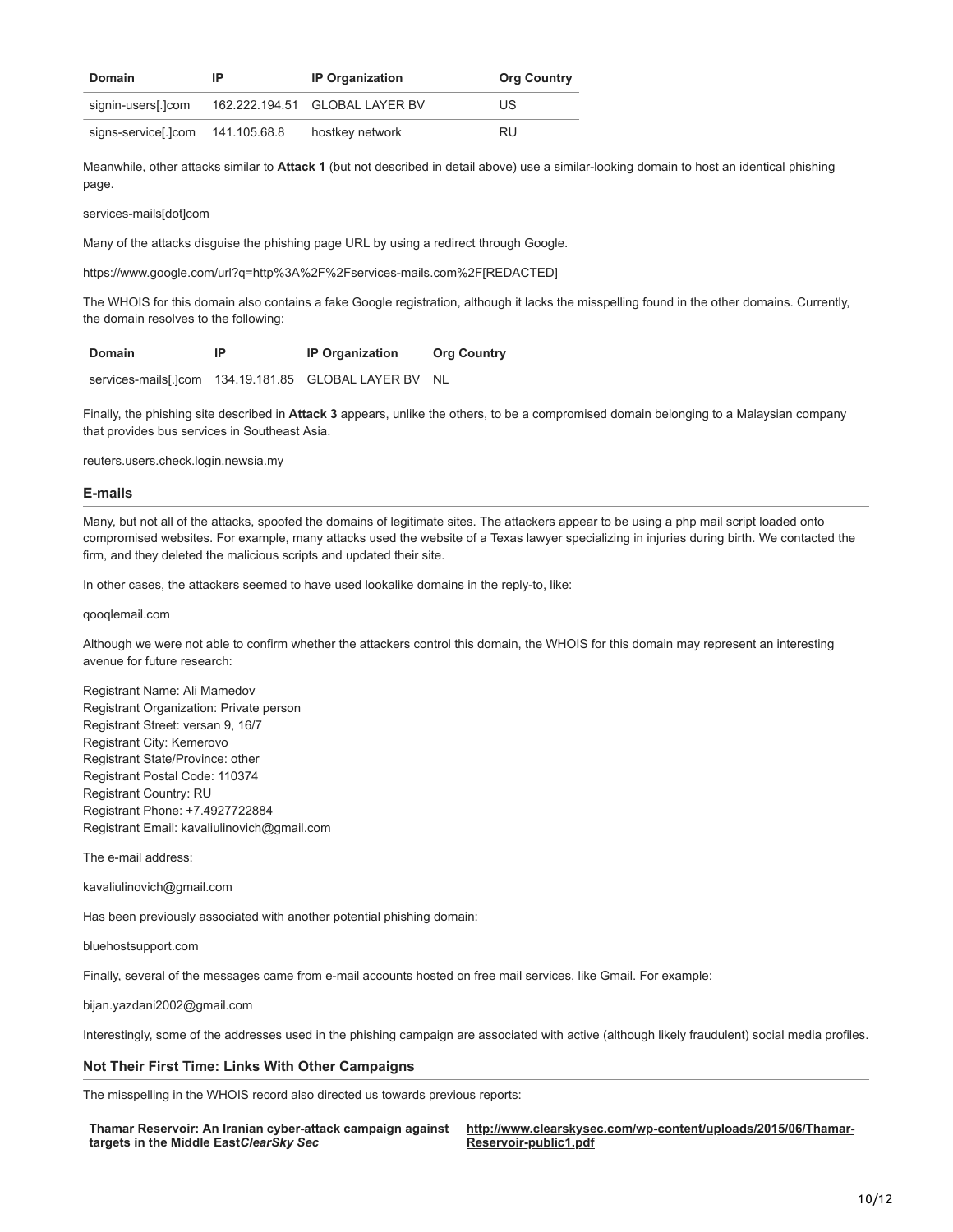**[http://www.clearskysec.com/wp-content/uploads/2015/06/Thamar-](http://www.clearskysec.com/wp-content/uploads/2015/06/Thamar-Reservoir-public1.pdf)Reservoir-public1.pdf**

**OPERATION WOOLEN-GOLDFISH: When Kittens Go Phishing** *Trend Micro*

http://www.trendmicro.com/cloud-content/us/pdfs/security[intelligence/white-papers/wp-operation-woolen-goldfish.pdf](http://www.trendmicro.com/cloud-content/us/pdfs/security-intelligence/white-papers/wp-operation-woolen-goldfish.pdf)

The ClearSky Sec report notes other attacks described by security companies with similarities in practices used by attackers (but not always similarities in infrastructure). These include:

| Ajax Security Team, Operation Saffron<br><b>RoseFireEve</b> | https://www.fireeye.com/resources/pdfs/fireeye-operation-saffron-rose.pdf                                                                 |
|-------------------------------------------------------------|-------------------------------------------------------------------------------------------------------------------------------------------|
| <b>Uncovering NEWSCASTER/Sight Partners</b>                 | http://www.isightpartners.com/2014/06/uncovering-newscaster-experts-cyber-threat-<br>intelligence/                                        |
|                                                             | Interestingly, the shared connections, tools, techniques and practices across threat groups do not necessarily indicate collaboration, or |

conclusive attribution. It may be that these threat actors actively share techniques and practices that work. This report expands on what is known about the targets of interest to this group, and further indicates an interest in Iranis in the diaspora, and

# **Conclusion**

particularly those who are activists.

Two-factor authentication won't eliminate phishing, but this case shows how it increases the time and effort attackers must expend. In this case, attackers had to phish two pieces of information: the password and the two-factor authentication code. The deception had to last through an entire falsified login flow. This approach required a more involved deception than a simple one-off phish, which the attackers may have learned through trial and error. Moreover, they had to phish in "real time," given the expiration time of the two-factor authentication code. The effort involved suggests that, without serious automation, this attack technique will not scale well.

The attack also revealed several telling details about these attackers that complement previous reports. First, the attackers have targets that extend beyond the groups mentioned in reports by Clearsky and Trend Micro, and into activist circles. Second, these attackers have clearly conducted some detailed research into their targets' activities, further suggesting a highly targeted attack.

Although "real time" attacks against two-factor authentication have been described for [at least a decade](https://www.schneier.com/blog/archives/2005/03/the_failure_of.html), there are few public reports of such attacks against political targets. It may be that, as a growing number of potential targets have begun using two-factor authentication on their email accounts out of a concern for their security, politically-motivated attackers are borrowing from a playbook that financial criminals have written over the past decade.

# **Practical Note: Two Steps Attackers Hate!**

# **Use Two Factor Authentication**

The extra deception that the attackers were forced to use in these cases was spotted by those who shared attacks with us. **By using twofactor authentication and staying vigilant, the targets stayed safer**. Implementing two-factor authentication on all of your accounts is an important security step for everyone. [Click here for a comprehensive list of two-factor authentication providers.](https://twofactorauth.org/) Google also recommends that, for increased security, you use the Google Authenticator App over the text-message based approach. Click here for a quide to setting up the Google Authenticator App.

If you want to take the next step and prevent this whole class of phishing, consider investing in an inexpensive [U2F Key](https://support.google.com/accounts/answer/6103523?hl=en) to use with compatible online accounts.

# **One Quick Check to Spot these (more obvious) Fakes!**

**When you are logging into Gmail or other mail services you should always see "https://www.accounts.google. com" or similar at the front of the webpage URL.** Here is a real Gmail login (left) and a fake login page (right).<sup>[2](#page-11-0)</sup>



Image 12: a real Gmail login (left) and a fake login page (right).

Some fakes won't be so sloppy. Some attackers may get a certificate for a malicious domain, and it is possible (although difficult to do and hide) to get a fraudulent certificate for a major domain. Still, looking to make sure the base domain is correct is a simple practice worth following.